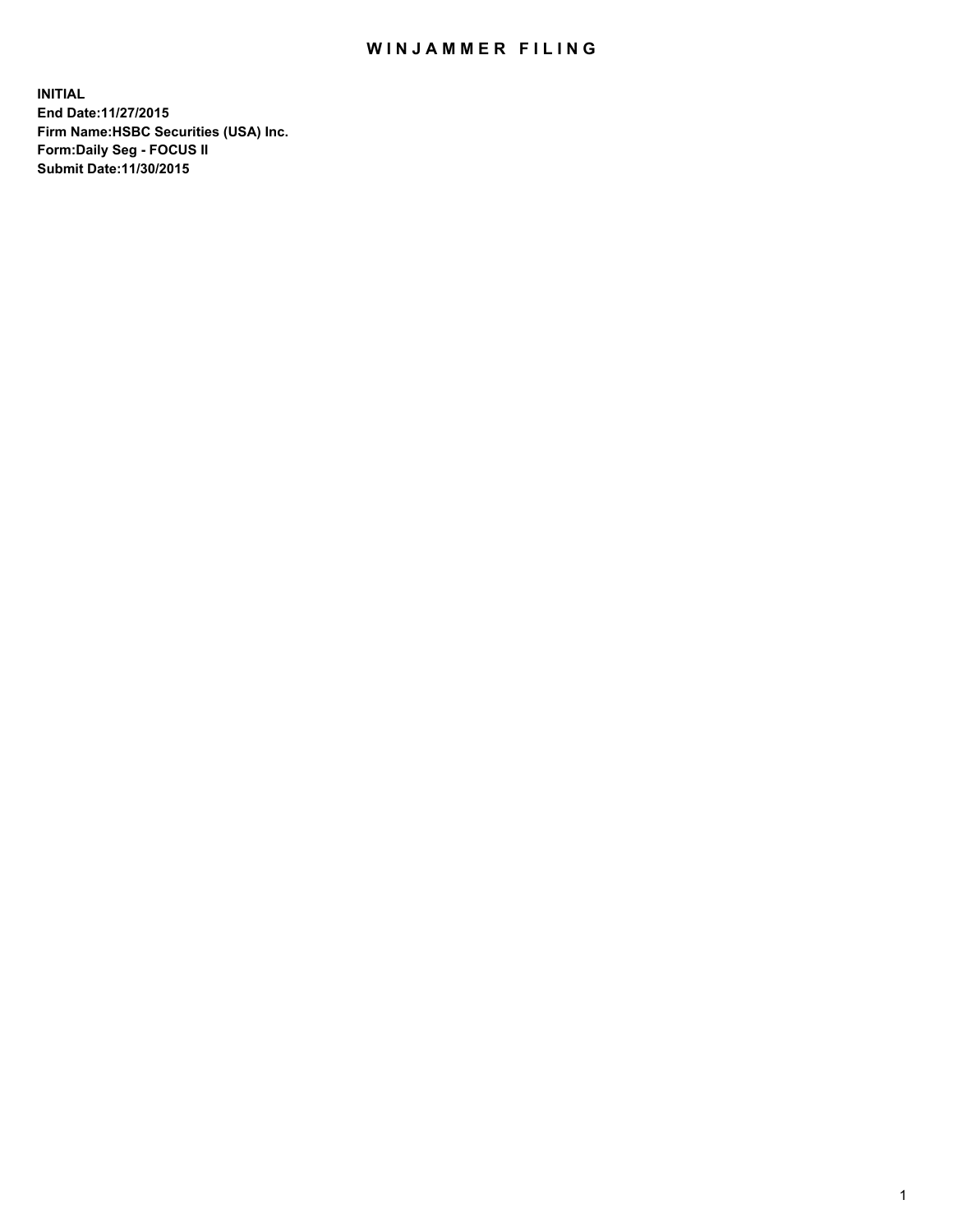## **INITIAL End Date:11/27/2015 Firm Name:HSBC Securities (USA) Inc. Form:Daily Seg - FOCUS II Submit Date:11/30/2015 Daily Segregation - Cover Page**

| Name of Company<br><b>Contact Name</b><br><b>Contact Phone Number</b><br><b>Contact Email Address</b>                                                                                                                                                                                                                          | <b>HSBC Securities (USA) Inc.</b><br>Steven richardson<br>212-525-6445<br>steven.richardson@us.hsbc.com |
|--------------------------------------------------------------------------------------------------------------------------------------------------------------------------------------------------------------------------------------------------------------------------------------------------------------------------------|---------------------------------------------------------------------------------------------------------|
| FCM's Customer Segregated Funds Residual Interest Target (choose one):<br>a. Minimum dollar amount: ; or<br>b. Minimum percentage of customer segregated funds required:%; or<br>c. Dollar amount range between: and; or<br>d. Percentage range of customer segregated funds required between: % and %.                        | 110,000,000<br><u>0</u><br>0 <sub>0</sub><br>0 <sub>0</sub>                                             |
| FCM's Customer Secured Amount Funds Residual Interest Target (choose one):<br>a. Minimum dollar amount: ; or<br>b. Minimum percentage of customer secured funds required:%; or<br>c. Dollar amount range between: and; or<br>d. Percentage range of customer secured funds required between:% and%.                            | 10,000,000<br><u>0</u><br>0 <sub>0</sub><br>0 <sub>0</sub>                                              |
| FCM's Cleared Swaps Customer Collateral Residual Interest Target (choose one):<br>a. Minimum dollar amount: ; or<br>b. Minimum percentage of cleared swaps customer collateral required:% ; or<br>c. Dollar amount range between: and; or<br>d. Percentage range of cleared swaps customer collateral required between:% and%. | 90,000,000<br>0 <sub>0</sub><br>00                                                                      |

Attach supporting documents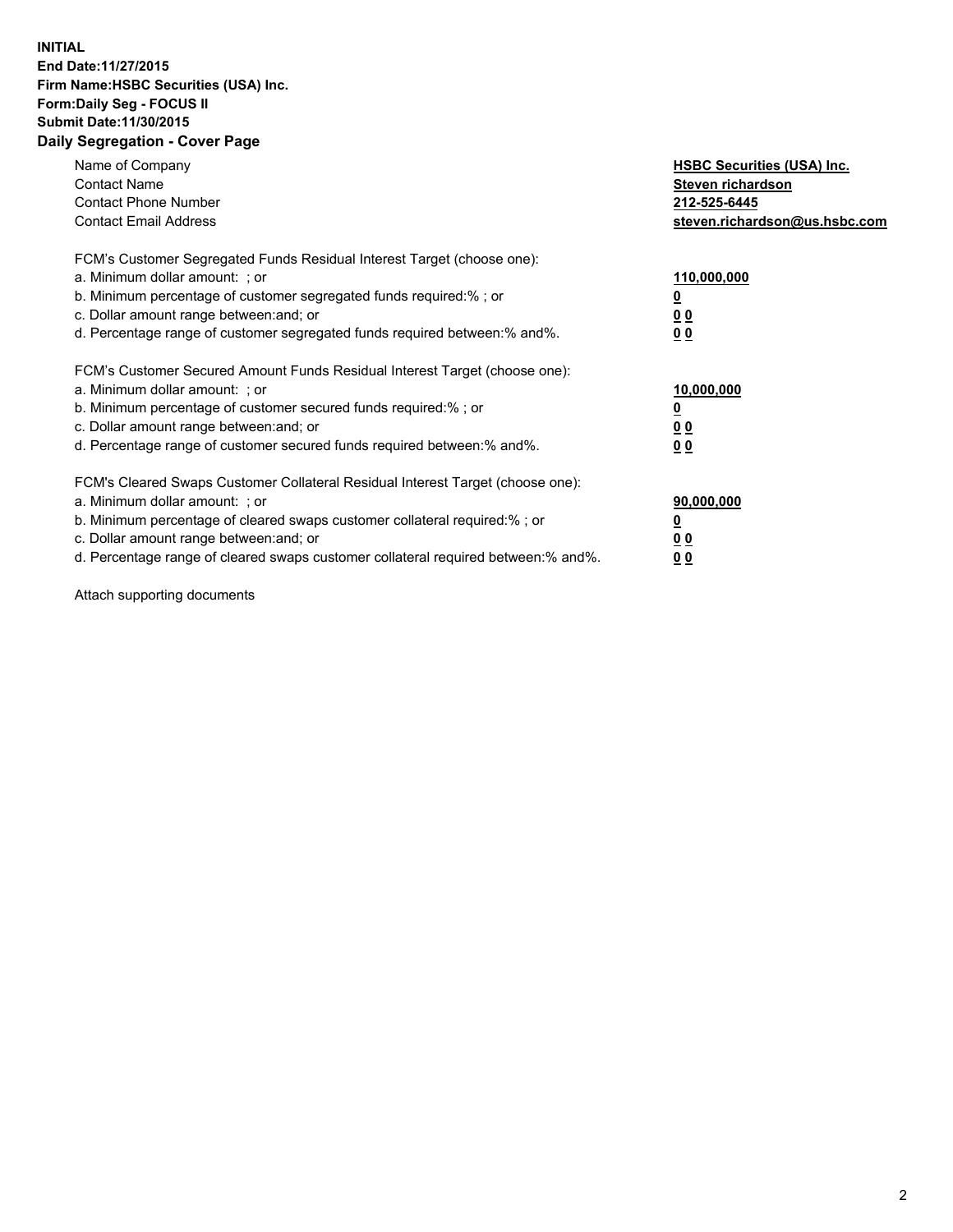**INITIAL End Date:11/27/2015 Firm Name:HSBC Securities (USA) Inc. Form:Daily Seg - FOCUS II Submit Date:11/30/2015 Daily Segregation - Secured Amounts**

|     | Dany Ocgregation - Oceaned Anioanta                                                         |                                   |
|-----|---------------------------------------------------------------------------------------------|-----------------------------------|
|     | Foreign Futures and Foreign Options Secured Amounts                                         |                                   |
|     | Amount required to be set aside pursuant to law, rule or regulation of a foreign            | $0$ [7305]                        |
|     | government or a rule of a self-regulatory organization authorized thereunder                |                                   |
| 1.  | Net ledger balance - Foreign Futures and Foreign Option Trading - All Customers             |                                   |
|     | A. Cash                                                                                     | 74,286,158 [7315]                 |
|     | B. Securities (at market)                                                                   | 145,031,009 [7317]                |
| 2.  | Net unrealized profit (loss) in open futures contracts traded on a foreign board of trade   | <u>-30,496,461</u> [7325]         |
| 3.  | Exchange traded options                                                                     |                                   |
|     | a. Market value of open option contracts purchased on a foreign board of trade              | $0$ [7335]                        |
|     | b. Market value of open contracts granted (sold) on a foreign board of trade                | $0$ [7337]                        |
| 4.  | Net equity (deficit) (add lines 1.2. and 3.)                                                | 188,820,706 [7345]                |
| 5.  | Account liquidating to a deficit and account with a debit balances - gross amount           | 4,162,946 [7351]                  |
|     | Less: amount offset by customer owned securities                                            | <u>-4,162,946</u> [7352] 0 [7354] |
| 6.  | Amount required to be set aside as the secured amount - Net Liquidating Equity              | 188,820,706 [7355]                |
|     | Method (add lines 4 and 5)                                                                  |                                   |
| 7.  | Greater of amount required to be set aside pursuant to foreign jurisdiction (above) or line | 188,820,706 [7360]                |
|     | 6.                                                                                          |                                   |
|     | FUNDS DEPOSITED IN SEPARATE REGULATION 30.7 ACCOUNTS                                        |                                   |
| 1.  | Cash in banks                                                                               |                                   |
|     | A. Banks located in the United States                                                       | 22,809,999 [7500]                 |
|     | B. Other banks qualified under Regulation 30.7                                              | 0 [7520] 22,809,999 [7530]        |
| 2.  | Securities                                                                                  |                                   |
|     | A. In safekeeping with banks located in the United States                                   | 96,724,413 [7540]                 |
|     | B. In safekeeping with other banks qualified under Regulation 30.7                          | 0 [7560] 96,724,413 [7570]        |
| 3.  | Equities with registered futures commission merchants                                       |                                   |
|     | A. Cash                                                                                     | $0$ [7580]                        |
|     | <b>B.</b> Securities                                                                        | $0$ [7590]                        |
|     | C. Unrealized gain (loss) on open futures contracts                                         | $0$ [7600]                        |
|     | D. Value of long option contracts                                                           | $0$ [7610]                        |
|     | E. Value of short option contracts                                                          | 0 [7615] 0 [7620]                 |
| 4.  | Amounts held by clearing organizations of foreign boards of trade                           |                                   |
|     | A. Cash                                                                                     | $0$ [7640]                        |
|     | <b>B.</b> Securities                                                                        | $0$ [7650]                        |
|     | C. Amount due to (from) clearing organization - daily variation                             | $0$ [7660]                        |
|     | D. Value of long option contracts                                                           | $0$ [7670]                        |
|     | E. Value of short option contracts                                                          | 0 [7675] 0 [7680]                 |
| 5.  | Amounts held by members of foreign boards of trade                                          |                                   |
|     | A. Cash                                                                                     | 115,209,705 [7700]                |
|     | <b>B.</b> Securities                                                                        | 48,306,596 [7710]                 |
|     | C. Unrealized gain (loss) on open futures contracts                                         | -30,496,461 [7720]                |
|     | D. Value of long option contracts                                                           | $0$ [7730]                        |
|     | E. Value of short option contracts                                                          | 0 [7735] 133,019,840 [7740]       |
| 6.  | Amounts with other depositories designated by a foreign board of trade                      | $0$ [7760]                        |
| 7.  | Segregated funds on hand                                                                    | $0$ [7765]                        |
| 8.  | Total funds in separate section 30.7 accounts                                               | 252,554,252 [7770]                |
| 9.  | Excess (deficiency) Set Aside for Secured Amount (subtract line 7 Secured Statement         | 63,733,546 [7380]                 |
|     | Page 1 from Line 8)                                                                         |                                   |
| 10. | Management Target Amount for Excess funds in separate section 30.7 accounts                 | 10,000,000 [7780]                 |
| 11. | Excess (deficiency) funds in separate 30.7 accounts over (under) Management Target          | 53,733,546 [7785]                 |
|     |                                                                                             |                                   |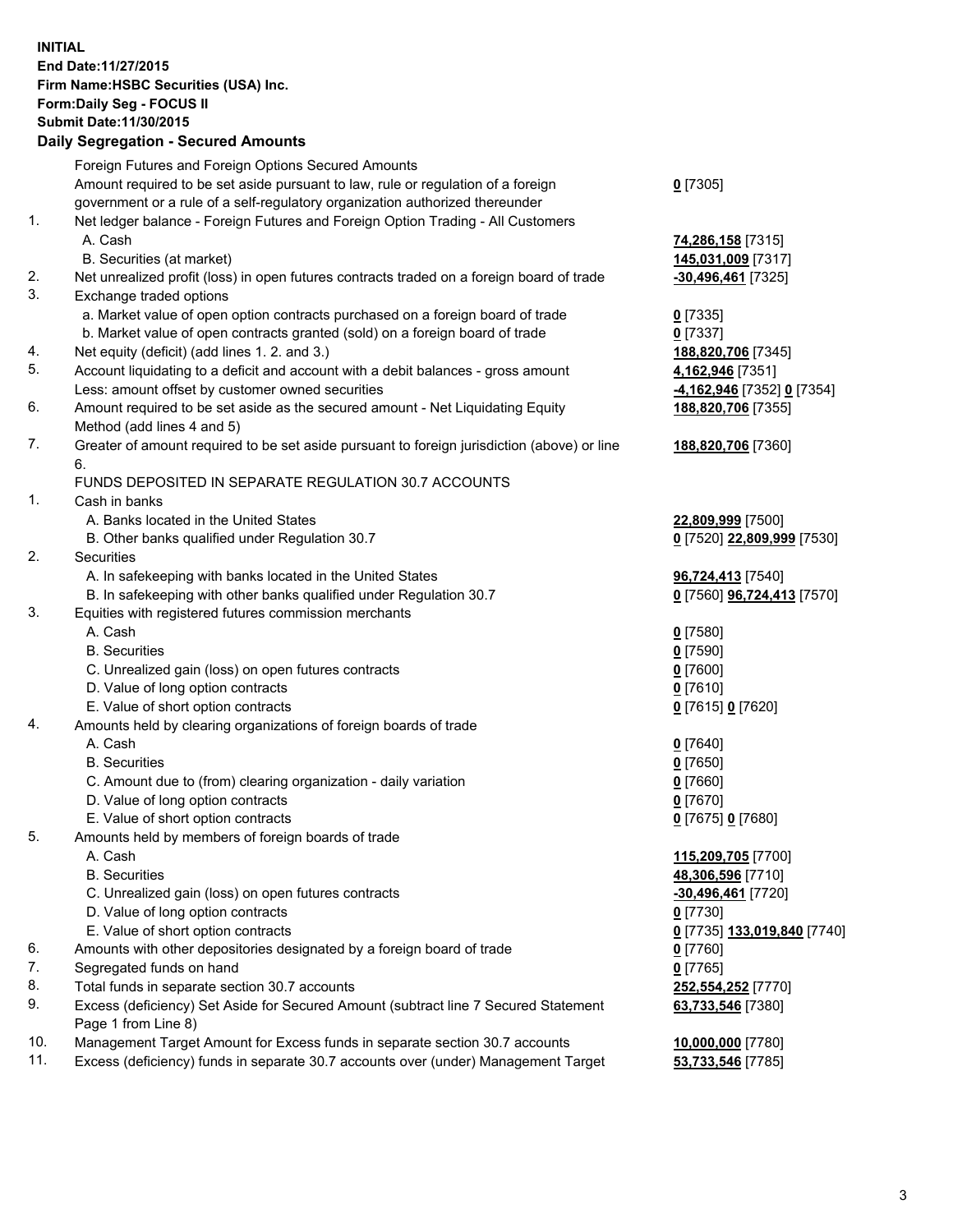|          | <b>INITIAL</b><br>End Date: 11/27/2015<br>Firm Name: HSBC Securities (USA) Inc.<br>Form: Daily Seg - FOCUS II<br>Submit Date: 11/30/2015<br>Daily Segregation - Segregation Statement |                            |
|----------|---------------------------------------------------------------------------------------------------------------------------------------------------------------------------------------|----------------------------|
|          |                                                                                                                                                                                       |                            |
| 1.       | SEGREGATION REQUIREMENTS(Section 4d(2) of the CEAct)                                                                                                                                  |                            |
|          | Net ledger balance                                                                                                                                                                    |                            |
|          | A. Cash                                                                                                                                                                               | -264,078,833 [7010]        |
|          | B. Securities (at market)                                                                                                                                                             | 1,043,402,516 [7020]       |
| 2.<br>3. | Net unrealized profit (loss) in open futures contracts traded on a contract market<br>Exchange traded options                                                                         | 546,967,421 [7030]         |
|          | A. Add market value of open option contracts purchased on a contract market                                                                                                           | 160,260,325 [7032]         |
|          | B. Deduct market value of open option contracts granted (sold) on a contract market                                                                                                   | -69,436,389 [7033]         |
| 4.       | Net equity (deficit) (add lines 1, 2 and 3)                                                                                                                                           | 1,417,115,040 [7040]       |
| 5.       | Accounts liquidating to a deficit and accounts with                                                                                                                                   |                            |
|          | debit balances - gross amount                                                                                                                                                         | 3,291,548 [7045]           |
|          | Less: amount offset by customer securities                                                                                                                                            | -3,291,548 [7047] 0 [7050] |
| 6.       | Amount required to be segregated (add lines 4 and 5)                                                                                                                                  | 1,417,115,040 [7060]       |
|          | FUNDS IN SEGREGATED ACCOUNTS                                                                                                                                                          |                            |
| 7.       | Deposited in segregated funds bank accounts                                                                                                                                           |                            |
|          | A. Cash                                                                                                                                                                               | 124,696,124 [7070]         |
|          | B. Securities representing investments of customers' funds (at market)                                                                                                                | $0$ [7080]                 |
|          | C. Securities held for particular customers or option customers in lieu of cash (at<br>market)                                                                                        | 315,368,873 [7090]         |
| 8.       | Margins on deposit with derivatives clearing organizations of contract markets                                                                                                        |                            |
|          | A. Cash                                                                                                                                                                               | 27,137,721 [7100]          |
|          | B. Securities representing investments of customers' funds (at market)                                                                                                                | 149,482,500 [7110]         |
|          | C. Securities held for particular customers or option customers in lieu of cash (at<br>market)                                                                                        | 728,033,644 [7120]         |
| 9.       | Net settlement from (to) derivatives clearing organizations of contract markets                                                                                                       | 3,346,329 [7130]           |
| 10.      | Exchange traded options                                                                                                                                                               |                            |
|          | A. Value of open long option contracts                                                                                                                                                | 160,260,325 [7132]         |
|          | B. Value of open short option contracts                                                                                                                                               | $-69,436,389$ [7133]       |
| 11.      | Net equities with other FCMs                                                                                                                                                          |                            |
|          | A. Net liquidating equity                                                                                                                                                             | 100,450,596 [7140]         |
|          | B. Securities representing investments of customers' funds (at market)                                                                                                                | $0$ [7160]                 |
|          | C. Securities held for particular customers or option customers in lieu of cash (at                                                                                                   | <u>0</u> [7170]            |
|          | market)                                                                                                                                                                               |                            |
| 12.      | Segregated funds on hand                                                                                                                                                              | $0$ [7150]                 |
| 13.      | Total amount in segregation (add lines 7 through 12)                                                                                                                                  | 1,539,339,723 [7180]       |
| 14.      | Excess (deficiency) funds in segregation (subtract line 6 from line 13)                                                                                                               | 122,224,683 [7190]         |
| 15.      | Management Target Amount for Excess funds in segregation                                                                                                                              | 110,000,000 [7194]         |
| 16.      | Excess (deficiency) funds in segregation over (under) Management Target Amount                                                                                                        | 12,224,683 [7198]          |

16. Excess (deficiency) funds in segregation over (under) Management Target Amount Excess